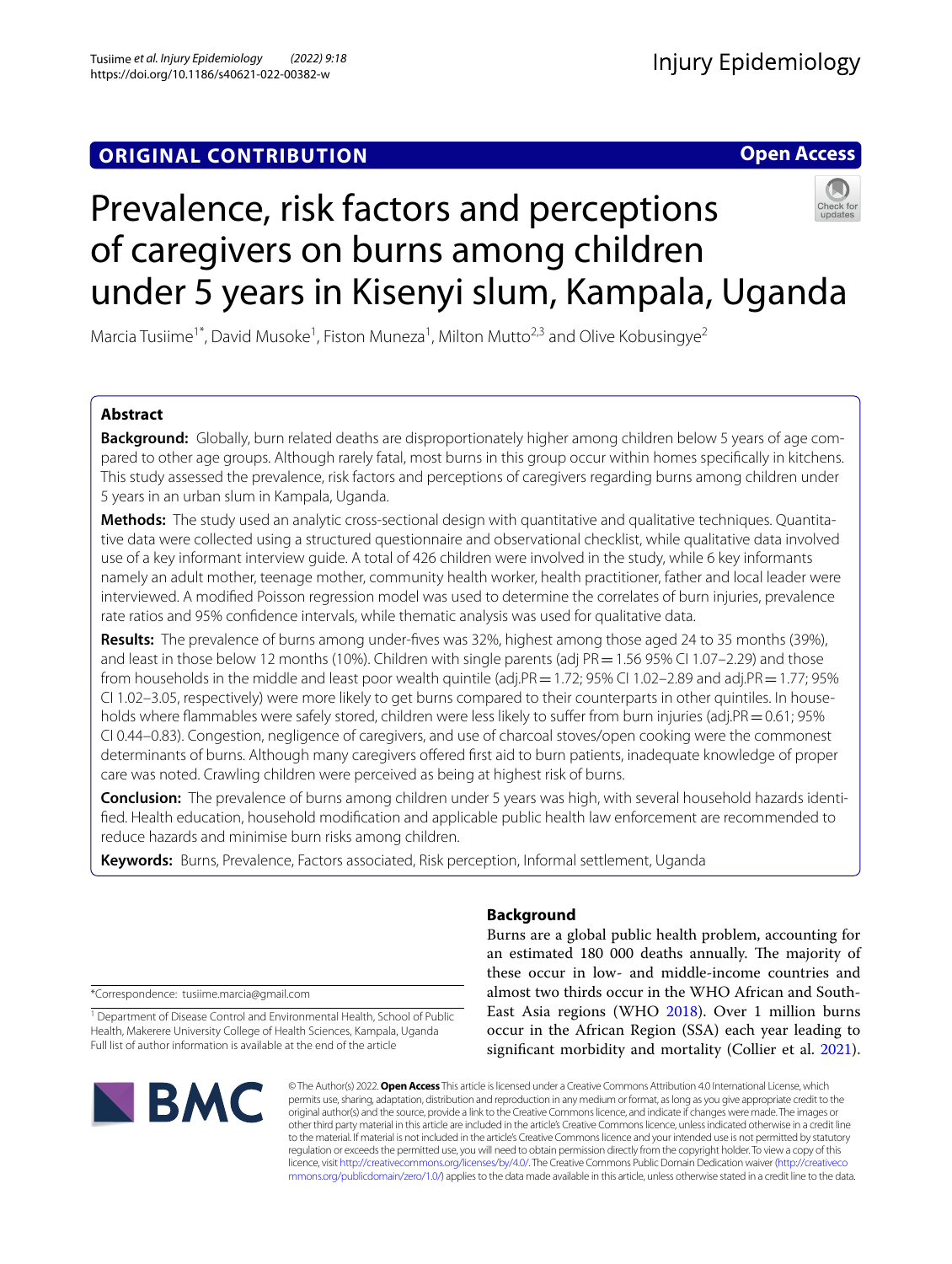Children who are below 4 years have disproportionately higher mortality compared to the other age groups (Forjuoh [2006](#page-7-1); Peck et al. [2008](#page-8-1)). Statistics on burns among under-fves in slums remain scanty, undocumented or unpublished. Without precise data on prevalence and associated factors, the design of home-based burn prevention interventions is greatly hampered. Although rarely fatal, 85% of burn injuries are due to scalds (Fleisher and Ludwig 2010; Lee [2011\)](#page-8-2), and 95% of them occur within the home environment (Lee [2011\)](#page-8-2) specifcally the kitchen (Mashreky et al. [2010;](#page-8-3) Kumar et al. [2000](#page-8-4)). These burns leave long term consequences such as pain, disfgurement, emotional trauma, disability and in extreme cases death. In African region, burns account for a high proportion of injury deaths although its magnitude is hardly documented (Forjuoh [2006](#page-7-1)).

Homes are among the leading injury locations, with children living in informal settlements being at higher risk of burns. Infants are exposed to hazards which are often difficult to eliminate especially in informal settlements and are characterised by congestion and overcrowding (Outwater et al. [2013;](#page-8-5) Mashreky et al. [2010](#page-8-3)). Given the adventurous and inquisitive nature of children, the lack of designated safe play spaces further predisposes them to burn injuries. With most burn studies focusing on all age groups and relying on hospital data from across the globe (Peden [2008;](#page-8-6) Vendrusculo et al. [2010](#page-8-7); Ndiritu et al. [2006;](#page-8-8) Mzezewa et al. [2000](#page-8-9); Butchart et al. [2000](#page-7-2)), there is insufficient evidence to attribute specifc factors to increased risk of burns among under-fves at household level in Uganda.

Injury studies in Uganda are generally biased towards a specifc study population or geographic scope, while most published literature is on road traffic injuries (RTIs) among persons of older age (Kiguli et al. [2005\)](#page-7-3). In addition, emphasis has mainly been put on RTIs reported at the emergency departments of hospitals hence underrepresenting injuries occurring at household level especially among children under 5 years of age. Based on the iceberg principle, only severely injured children report to the hospital which implies that many injuries are treated at home hence the need for a community survey. The study therefore sought to establish the prevalence of burns among children under 5 years at household level in Kisenyi slum-in Uganda together with the associated risk factors. In addition, the perceptions of caregivers on childhood burns were investigated as they play key role in burn prevention and treatment within homes.

#### **Methods**

#### **Study design and setting**

A cross-sectional study was conducted in Kisenyi II slum in the Central Division of Kampala City, Uganda using

quantitative and qualitative techniques. Kisenyi II is a highly populated residential area with a population of nearly 9000 inhabitants with primarily many small-scale businesses as the main income source for residents. At the time of the study, Kisenyi was the most populated zone in Kampala's Central Division with nearly 8,200 residents. The area has many maize mills and the residents also rear goats and sell fresh fruits and vegetables. Most dwellers subsist by vending food, meat, general merchandise and recycling. Kisenyi mainly has permanent houses although a few are mud and wattle, or wood and plastic.

#### **Sample size and sampling procedure**

A sample of size of 426, was determined using Daniel (1999) formula design efect of 1.2 to compensate for inter-strata diference. A stratifed random process was used to select participating households from all 10 zones in Kisenyi II parish. The sampling frame was drawn by Community Health Workers. The principal investigator used the table of random numbers to generate the sample. The consenting adult found at home at the interview was included in the study. Where there was more than one eligible child below 5 years in the household, the one with the most recent injury was considered. If the selected child had sufered multiple injuries in the past, the most recent burn injury was considered for the study. Time frame was a burn injury that occurred within the last 1 year (recall period based on previous related studies). Multiple burn injury data were excluded from analysis. Children with no burns were included in determining prevalence as they constituted the denominator.

#### **Study participants and data collection**

The target population was children aged  $0-5$  years in Ugandan slums and the accessible population was those Kisenyi. The caregivers were used as proxies. Households that did not respond or those where caregivers were inaccessible were excluded after three attempts. The main outcome was a burn injury in the last 1 year. Independent variables included sex, age, previous burn, presence of burn scar, pre-existing impairment, burn outcome; care giver occupation, age, educational level, marital status and alcohol/tobacco abuse, storage of 3fammable substances, use of electric appliances, source of lighting, source of cooking energy, presence of loose clothing, reliability of water supply, asset ownership, type of housing structure, separation of cooking area, presence of playing area, crowding, accommodation type, and house occupancy. Six key informant interviews were conducted to explore caregivers' perceptions of risk and of causes and management of burns. These included adult mother, teenage mother, community health worker, health practitioner, father and local leader. They were selected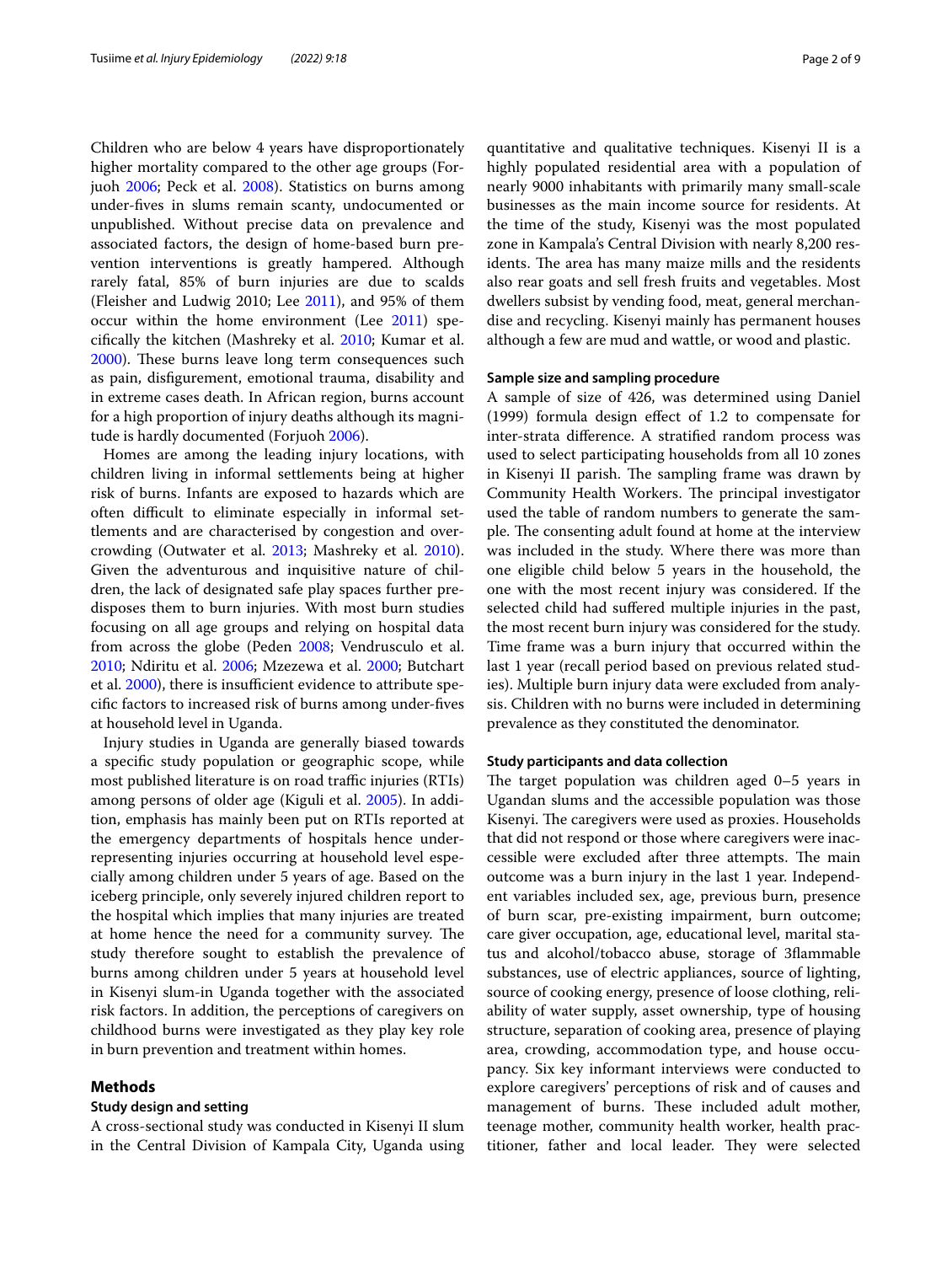purposively based on previous injury studies. During that during data collection, now newer information was obtained hence reaching saturation after 6 interviews. Triggering questions included: perceived risk of burn injury in regard to magnitude of burns in study community, causes of childhood burns, reasons for common child burn injury, cultural beliefs about burn treatment and care, burn prevention and safety measures in place, and proposed design measures to increase childhood safety from burns within the community. The key informants were interviewed by trained research assistants who were recruited based on prior research experience in similar settings (slum areas). These Research Assistants, who all had undergraduate degrees, were trained by the research team prior to the study so as to understand the study objectives, study tool pre-test and data collection methods. The data collection tools were pretested in a different location within Kampala. The quantitative questionnaire was translated into *Luganda*, the main local language used in the area. An observation checklist was also used to assess the physical environment within each household. Qualitative data were recorded using a handheld voice recorder, transcribed, translated from local language to English and analysed manually to develop codes and themes.

#### **Data analysis**

Quantitative data were analysed using Stata Version 13. Categorical variables were summarized as proportions while continuous variables as means. The relationship between independent variables and burn injury was assessed using prevalence rate ratios (PRR) based on modifed Poisson regression modelling (Barros and Hirakata [2003\)](#page-7-4). Prevalence Ratios (PR) were preferred to Odds Ratios (OR) because of the high prevalence of the outcome (>10%) in the area since it provides a better risk estimate than the OR (Thompson et al. [1998](#page-8-10); Barros and Hirakata [2003](#page-7-4)). Congestion was deemed to occur where more than 4 adults live in a single roomed house. Principal component analysis (PCA), a multivariable reduction method, was used to create a wealth quintile to measure socio-economic status of the household. Assets included in the PCA were: electricity, radio, television, computer, fridge, watch, mobile phone, bicycle, motorcycle, pushcart, car, boat and bank account ownership. Thematic analysis was used manually for the qualitative data which involved generation of codes, and later themes. Due to the relatively small number of interviews conducted hence Nvivo was not utilised.

#### **Ethical considerations**

The study was approved by the Makerere University School of Public Health Higher Degrees, Research and Ethics Committee. Permission was also granted by the Director of Public Health at Kampala Capital City Authority, and Local Council 1 chairpersons of the zones in Kisenyi parish involved in the study. Written informed consent was obtained from the caregivers on behalf of the children before they participated in the study.

### **Results**

#### **Demographic characteristics**

Of the 426 children recruited into the study, 223 (52.4%) were boys, and the mean age was  $2.94$  years (SD=1.29). Most (70.2%) injured children were between 2 and 4 years old. The majority (91.8%) of caregivers who answered on behalf of the children were women, while 62.0% of them had a median age of 29.5 months. The majority (89.7%) of respondents were biological mothers to the children, while 23% had no formal education. Most (91.3%) of the household heads were self-employed, while many of the children (67.4%) lived with married parents (Table [1\)](#page-3-0).

### **Revalence of burns among children under 5 years and associated factors**

The prevalence of burns in the study was 32%. The commonest (42.2%) cause of burns was hot liquids (scalds), while hot solids and fres caused 41% and 17%, respectively. Forty seven percent of burns occurred outdoors, while nearly half of them (44%) happened during the afternoon playtime. Children between 2 and 5 years were three times more likely to suffer burns (adj. $PR = 2.9$ , 95% CI 1.6–5.5 and adj.PR=3.8, 95% CI 2.04–7.1, respectively) in comparison with those below 1 year. Those under the care of single parents were 1.56 times more likely to suffer a burn injury (adj. $PR = 1.56$ , 95% CI 1.07– 2.29) while those born to migrants (adj. $PR = 0.5$ , 95% CI 0.28–0.91) and those from less poor wealth quintile (adj.  $PR = 0.88$ , 95% CI 0.51–1.51) had lower risk of experiencing burn injuries. In households where fammables were safely stored, the likelihood of under-fve burns was lower by 39% (adj.PR=0.61, 95% CI 0.44–0.83) (Table [2](#page-4-0)).

From the qualitative data, four major themes were identifed concerning risk perceptions among caregivers: commonest cause of burns, most afected age group, burn treatment methods, and proposed control measures. From the interviews, the main causes of burns were overcrowding, use of open cooking stoves without demarcated cooking areas, caregiver negligence, and limited space for multiple purposes.. Most caregivers ofered home remedies as frst aid to children with burns which varied from aloe vera plant sap, flour, urine, sugar, burnt sack, and toothpaste. Treatment at health facilities was considered last resort when the local remedies fail. The key informants proposed measures to reduce burn related childhood risks including enforcement of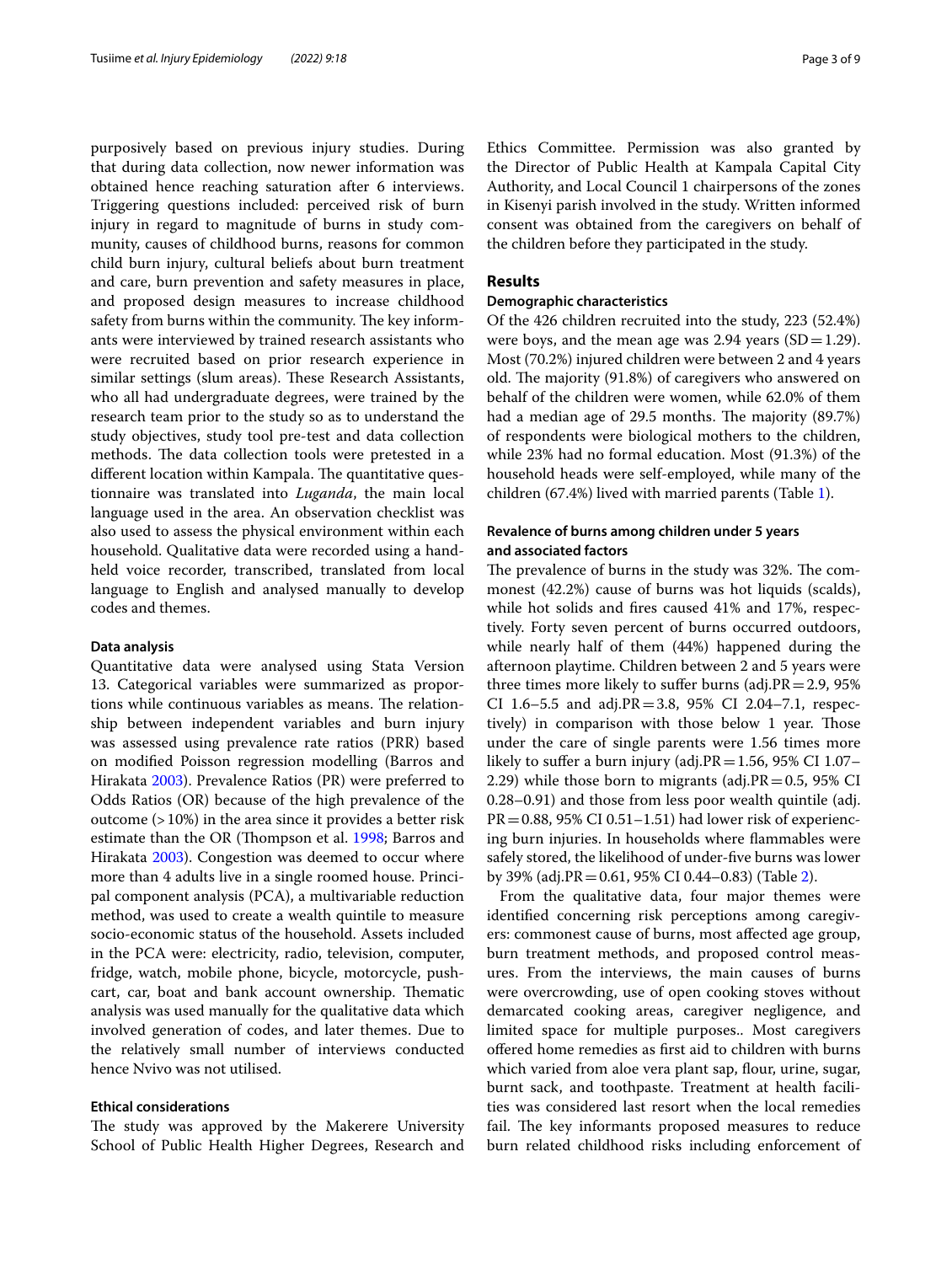<span id="page-3-0"></span>**Table 1** Background characteristics of respondents

| Sex<br>Male<br>223 (52.4)<br>Female<br>203 (47.7)<br>Age of child (months)<br>$0 - 11$<br>74 (17.4)<br>$12 - 23$<br>92 (21.6)<br>$24 - 35$<br>98 (23.0)<br>$36 - 47$<br>109 (25.6)<br>$48 - 60$<br>53 (12.4)<br>Zone of residence<br>Church area<br>72 (16.9)<br>Kakajjo<br>173 (40.6)<br>Kasaato<br>62 (14.6)<br>Kiganda<br>119 (27.9)<br>Caregiver's sex<br>Male<br>35(8.2)<br>Female<br>391 (91.8)<br>Caregivers' age (years)<br>< 29.5<br>264 (61.9)<br>$\geq$ 29.5<br>Caregivers' relationship to child<br>Mother<br>382 (89.7)<br>Other relative<br>44 (10.3)<br>Caregivers' education status<br>None<br>100 (23.5)<br>157 (36.9)<br>Primary<br>Secondary and above<br>169 (39.7)<br>Smoking history of caregiver<br>Never<br>43 (10.1)<br>Weekly<br>42 (9.9)<br>Daily<br>341 (80.1)<br>Alcohol use by caregiver<br>Never<br>302 (70.9)<br>Weekly<br>63 (14.8)<br>Daily<br>61(14.3)<br>Occupation of household head<br>Self employed<br>391 (91.8)<br>Unemployed<br>35(8.2)<br>Marital status of household head<br>Married<br>287 (67.4)<br>Widowed<br>89 (20.9)<br>Single<br>50 (11.7)<br>Religion of household head<br>Anglican<br>54 (12.7)<br>Pentecostal<br>42 (9.9)<br>Catholic<br>176 (41.3)<br>Muslim<br>154 (36.2)<br>Ethnicity | Variable | $N = 426 (%)$ |
|------------------------------------------------------------------------------------------------------------------------------------------------------------------------------------------------------------------------------------------------------------------------------------------------------------------------------------------------------------------------------------------------------------------------------------------------------------------------------------------------------------------------------------------------------------------------------------------------------------------------------------------------------------------------------------------------------------------------------------------------------------------------------------------------------------------------------------------------------------------------------------------------------------------------------------------------------------------------------------------------------------------------------------------------------------------------------------------------------------------------------------------------------------------------------------------------------------------------------------------------|----------|---------------|
|                                                                                                                                                                                                                                                                                                                                                                                                                                                                                                                                                                                                                                                                                                                                                                                                                                                                                                                                                                                                                                                                                                                                                                                                                                                |          |               |
|                                                                                                                                                                                                                                                                                                                                                                                                                                                                                                                                                                                                                                                                                                                                                                                                                                                                                                                                                                                                                                                                                                                                                                                                                                                |          |               |
|                                                                                                                                                                                                                                                                                                                                                                                                                                                                                                                                                                                                                                                                                                                                                                                                                                                                                                                                                                                                                                                                                                                                                                                                                                                |          |               |
|                                                                                                                                                                                                                                                                                                                                                                                                                                                                                                                                                                                                                                                                                                                                                                                                                                                                                                                                                                                                                                                                                                                                                                                                                                                |          |               |
|                                                                                                                                                                                                                                                                                                                                                                                                                                                                                                                                                                                                                                                                                                                                                                                                                                                                                                                                                                                                                                                                                                                                                                                                                                                |          |               |
|                                                                                                                                                                                                                                                                                                                                                                                                                                                                                                                                                                                                                                                                                                                                                                                                                                                                                                                                                                                                                                                                                                                                                                                                                                                |          |               |
|                                                                                                                                                                                                                                                                                                                                                                                                                                                                                                                                                                                                                                                                                                                                                                                                                                                                                                                                                                                                                                                                                                                                                                                                                                                |          |               |
|                                                                                                                                                                                                                                                                                                                                                                                                                                                                                                                                                                                                                                                                                                                                                                                                                                                                                                                                                                                                                                                                                                                                                                                                                                                |          |               |
|                                                                                                                                                                                                                                                                                                                                                                                                                                                                                                                                                                                                                                                                                                                                                                                                                                                                                                                                                                                                                                                                                                                                                                                                                                                |          |               |
|                                                                                                                                                                                                                                                                                                                                                                                                                                                                                                                                                                                                                                                                                                                                                                                                                                                                                                                                                                                                                                                                                                                                                                                                                                                |          |               |
|                                                                                                                                                                                                                                                                                                                                                                                                                                                                                                                                                                                                                                                                                                                                                                                                                                                                                                                                                                                                                                                                                                                                                                                                                                                |          |               |
|                                                                                                                                                                                                                                                                                                                                                                                                                                                                                                                                                                                                                                                                                                                                                                                                                                                                                                                                                                                                                                                                                                                                                                                                                                                |          |               |
|                                                                                                                                                                                                                                                                                                                                                                                                                                                                                                                                                                                                                                                                                                                                                                                                                                                                                                                                                                                                                                                                                                                                                                                                                                                |          |               |
|                                                                                                                                                                                                                                                                                                                                                                                                                                                                                                                                                                                                                                                                                                                                                                                                                                                                                                                                                                                                                                                                                                                                                                                                                                                |          |               |
|                                                                                                                                                                                                                                                                                                                                                                                                                                                                                                                                                                                                                                                                                                                                                                                                                                                                                                                                                                                                                                                                                                                                                                                                                                                |          |               |
|                                                                                                                                                                                                                                                                                                                                                                                                                                                                                                                                                                                                                                                                                                                                                                                                                                                                                                                                                                                                                                                                                                                                                                                                                                                |          |               |
|                                                                                                                                                                                                                                                                                                                                                                                                                                                                                                                                                                                                                                                                                                                                                                                                                                                                                                                                                                                                                                                                                                                                                                                                                                                |          |               |
|                                                                                                                                                                                                                                                                                                                                                                                                                                                                                                                                                                                                                                                                                                                                                                                                                                                                                                                                                                                                                                                                                                                                                                                                                                                |          |               |
|                                                                                                                                                                                                                                                                                                                                                                                                                                                                                                                                                                                                                                                                                                                                                                                                                                                                                                                                                                                                                                                                                                                                                                                                                                                |          |               |
|                                                                                                                                                                                                                                                                                                                                                                                                                                                                                                                                                                                                                                                                                                                                                                                                                                                                                                                                                                                                                                                                                                                                                                                                                                                |          | 162 (38.03)   |
|                                                                                                                                                                                                                                                                                                                                                                                                                                                                                                                                                                                                                                                                                                                                                                                                                                                                                                                                                                                                                                                                                                                                                                                                                                                |          |               |
|                                                                                                                                                                                                                                                                                                                                                                                                                                                                                                                                                                                                                                                                                                                                                                                                                                                                                                                                                                                                                                                                                                                                                                                                                                                |          |               |
|                                                                                                                                                                                                                                                                                                                                                                                                                                                                                                                                                                                                                                                                                                                                                                                                                                                                                                                                                                                                                                                                                                                                                                                                                                                |          |               |
|                                                                                                                                                                                                                                                                                                                                                                                                                                                                                                                                                                                                                                                                                                                                                                                                                                                                                                                                                                                                                                                                                                                                                                                                                                                |          |               |
|                                                                                                                                                                                                                                                                                                                                                                                                                                                                                                                                                                                                                                                                                                                                                                                                                                                                                                                                                                                                                                                                                                                                                                                                                                                |          |               |
|                                                                                                                                                                                                                                                                                                                                                                                                                                                                                                                                                                                                                                                                                                                                                                                                                                                                                                                                                                                                                                                                                                                                                                                                                                                |          |               |
|                                                                                                                                                                                                                                                                                                                                                                                                                                                                                                                                                                                                                                                                                                                                                                                                                                                                                                                                                                                                                                                                                                                                                                                                                                                |          |               |
|                                                                                                                                                                                                                                                                                                                                                                                                                                                                                                                                                                                                                                                                                                                                                                                                                                                                                                                                                                                                                                                                                                                                                                                                                                                |          |               |
|                                                                                                                                                                                                                                                                                                                                                                                                                                                                                                                                                                                                                                                                                                                                                                                                                                                                                                                                                                                                                                                                                                                                                                                                                                                |          |               |
|                                                                                                                                                                                                                                                                                                                                                                                                                                                                                                                                                                                                                                                                                                                                                                                                                                                                                                                                                                                                                                                                                                                                                                                                                                                |          |               |
|                                                                                                                                                                                                                                                                                                                                                                                                                                                                                                                                                                                                                                                                                                                                                                                                                                                                                                                                                                                                                                                                                                                                                                                                                                                |          |               |
|                                                                                                                                                                                                                                                                                                                                                                                                                                                                                                                                                                                                                                                                                                                                                                                                                                                                                                                                                                                                                                                                                                                                                                                                                                                |          |               |
|                                                                                                                                                                                                                                                                                                                                                                                                                                                                                                                                                                                                                                                                                                                                                                                                                                                                                                                                                                                                                                                                                                                                                                                                                                                |          |               |
|                                                                                                                                                                                                                                                                                                                                                                                                                                                                                                                                                                                                                                                                                                                                                                                                                                                                                                                                                                                                                                                                                                                                                                                                                                                |          |               |
|                                                                                                                                                                                                                                                                                                                                                                                                                                                                                                                                                                                                                                                                                                                                                                                                                                                                                                                                                                                                                                                                                                                                                                                                                                                |          |               |
|                                                                                                                                                                                                                                                                                                                                                                                                                                                                                                                                                                                                                                                                                                                                                                                                                                                                                                                                                                                                                                                                                                                                                                                                                                                |          |               |
|                                                                                                                                                                                                                                                                                                                                                                                                                                                                                                                                                                                                                                                                                                                                                                                                                                                                                                                                                                                                                                                                                                                                                                                                                                                |          |               |
|                                                                                                                                                                                                                                                                                                                                                                                                                                                                                                                                                                                                                                                                                                                                                                                                                                                                                                                                                                                                                                                                                                                                                                                                                                                |          |               |
|                                                                                                                                                                                                                                                                                                                                                                                                                                                                                                                                                                                                                                                                                                                                                                                                                                                                                                                                                                                                                                                                                                                                                                                                                                                |          |               |
|                                                                                                                                                                                                                                                                                                                                                                                                                                                                                                                                                                                                                                                                                                                                                                                                                                                                                                                                                                                                                                                                                                                                                                                                                                                |          |               |
|                                                                                                                                                                                                                                                                                                                                                                                                                                                                                                                                                                                                                                                                                                                                                                                                                                                                                                                                                                                                                                                                                                                                                                                                                                                |          |               |
|                                                                                                                                                                                                                                                                                                                                                                                                                                                                                                                                                                                                                                                                                                                                                                                                                                                                                                                                                                                                                                                                                                                                                                                                                                                |          |               |
|                                                                                                                                                                                                                                                                                                                                                                                                                                                                                                                                                                                                                                                                                                                                                                                                                                                                                                                                                                                                                                                                                                                                                                                                                                                |          |               |
|                                                                                                                                                                                                                                                                                                                                                                                                                                                                                                                                                                                                                                                                                                                                                                                                                                                                                                                                                                                                                                                                                                                                                                                                                                                |          |               |
|                                                                                                                                                                                                                                                                                                                                                                                                                                                                                                                                                                                                                                                                                                                                                                                                                                                                                                                                                                                                                                                                                                                                                                                                                                                |          |               |
|                                                                                                                                                                                                                                                                                                                                                                                                                                                                                                                                                                                                                                                                                                                                                                                                                                                                                                                                                                                                                                                                                                                                                                                                                                                |          |               |
|                                                                                                                                                                                                                                                                                                                                                                                                                                                                                                                                                                                                                                                                                                                                                                                                                                                                                                                                                                                                                                                                                                                                                                                                                                                |          |               |
|                                                                                                                                                                                                                                                                                                                                                                                                                                                                                                                                                                                                                                                                                                                                                                                                                                                                                                                                                                                                                                                                                                                                                                                                                                                |          |               |
|                                                                                                                                                                                                                                                                                                                                                                                                                                                                                                                                                                                                                                                                                                                                                                                                                                                                                                                                                                                                                                                                                                                                                                                                                                                | Central  | 164 (38.5)    |

| Table 1 (continued) |  |
|---------------------|--|
|---------------------|--|

| Variable | $N = 426 (%)$ |
|----------|---------------|
| Eastern  | 58 (13.6)     |
| Migrant  | 59 (13.9)     |
| Northern | 59 (13.9)     |
| Western  | 86 (20.2)     |

bye-laws on safe and cleaner lighting and cooking options such as solar, having raised cooking places, having gazetted cooking places, discouraging candle use, and periodic community health education. One teenage mother said:

*"Even at home children get these burns from the charcoal stove, because as I said that we live in a congested environment, our houses are crowded, you cook in a place where these children play from, so they end up falling in the fre."* Teenage mother, Kakajjo zone

The caregivers largely depended on home remedies to administer frst aid to burn injuries, with medical care sought as a last resort. One respondent said:

*"When a child gets burns, what we frst do, and what we grew up seeing, is to frst smear this child with cooking oil, then sugar. If we see that the condition is serious and it needs a health facility, we take the child to the Kampala Capital City Authority health facility for further management."* Local leader, Kakajjo zone

Among the proposed burn prevention measures were use of safe energy sources just as one mother put it:

*"If possible, I would encourage people to use solar energy because this reduces the risk of burns among children compared to the candles in our homes".*  Adult mother, Church zone

## **Discussion**

Caregivers perceived congestion, negligence of caregivers, and use of charcoal stoves/open cooking places to be among the commonest causes of burns. Low knowledge on frst aid and proper burn treatment and care among caregivers was also noted, while children of crawling age were perceived as being at highest risk of burns. The findings of this study highlight the public health risks associated with childhood injuries that emerge from living in slum settings. The recommendations from the study can inform the design of future public health education and physical urban planning programmes to ensure the health and safety of children at households.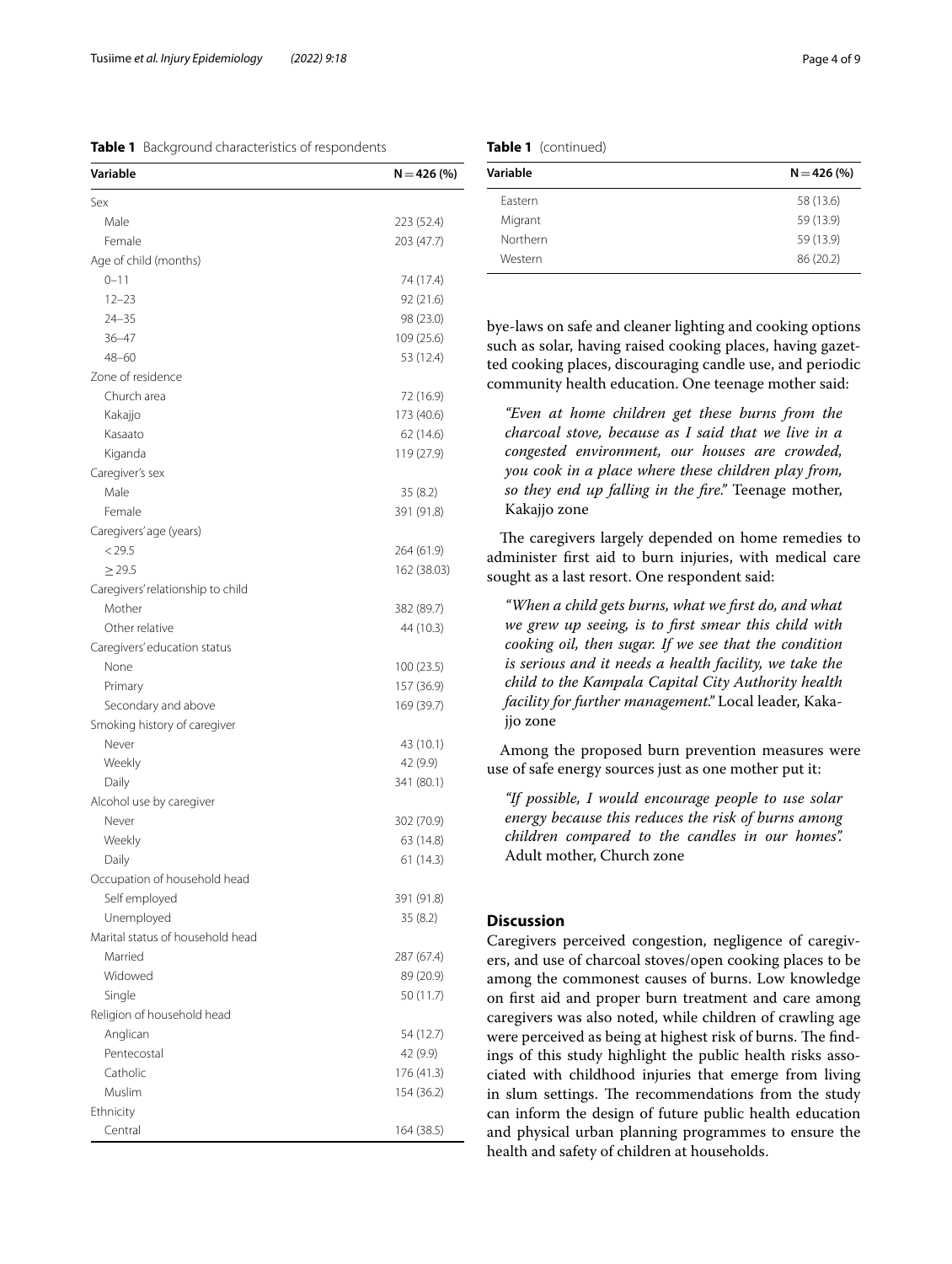| Variable                     | <b>Burn history</b> |       |     | Multivariable analysis |                     |              |
|------------------------------|---------------------|-------|-----|------------------------|---------------------|--------------|
|                              | Yes                 |       | No  |                        | PR (95%CI)          | p value      |
|                              | n                   | $\%$  | n   | $\%$                   |                     |              |
| Individual factors           |                     |       |     |                        |                     |              |
| Age of child (in months)     |                     |       |     |                        |                     |              |
| $0 - 11$                     | 10                  | 7.41  | 64  | 21.99                  | $\mathbf{1}$        |              |
| $12 - 23$                    | 24                  | 17.78 | 68  | 23.37                  | $2.1(1.1 - 4.02)$   | $0.024**$    |
| $24 - 35$                    | 39                  | 28.89 | 59  | 2.27                   | 3.4 (1.92-6.28)     | $< 0.001$ ** |
| $36 - 47$                    | 36                  | 26.67 | 73  | 25.09                  | $2.6(1.45 - 4.94)$  | $0.002**$    |
| $48 - 60$                    | 26                  | 19.26 | 27  | 9.28                   | 3.8 (2.04-7.07)     | $< 0.001$ ** |
| Zone                         |                     |       |     |                        |                     |              |
| Church area                  | 18                  | 13.33 | 54  | 18.56                  | 1                   |              |
| Kakajjo                      | 71                  | 52.59 | 102 | 35.05                  | $1.7(1.12 - 2.85)$  | $0.014**$    |
| Kasaato                      | 17                  | 12.59 | 45  | 15.46                  | $1.2(0.73 - 2.22)$  | 0.379        |
| Kiganda                      | 29                  | 21.48 | 90  | 30.93                  | $1.01(0.6 - 1.71)$  | 0.957        |
| Caregivers' sex              |                     |       |     |                        |                     |              |
| Male                         | 5                   | 3.7   | 30  | 10.31                  | 1                   |              |
| Female                       | 130                 | 96.3  | 261 | 89.69                  | 2.4 (1.08-5.38)     | $0.031**$    |
| Caregivers' education status |                     |       |     |                        |                     |              |
| None                         | 32                  | 23.7  | 68  | 23.37                  | 1                   |              |
| Primary                      | 58                  | 42.96 | 99  | 34.02                  | $0.98(0.65 - 1.48)$ | 0.956        |
| Secondary and above          | 45                  | 33.33 | 124 | 42.61                  | $0.77(0.51 - 1.16)$ | 0.216        |
| Alcohol use by caregiver     |                     |       |     |                        |                     |              |
| Never                        | 90                  | 66.67 | 212 | 72.85                  | 1                   |              |
| Weekly                       | 18                  | 13.33 | 45  | 15.46                  | $0.91(0.59 - 1.39)$ | 0.674        |
| Daily                        | 27                  | 20    | 34  | 11.68                  | 1.28 (0.92-1.78)    | 0.136        |
| Occupation                   |                     |       |     |                        |                     |              |
| Employed                     | 121                 | 89.63 | 270 | 92.78                  | 1                   |              |
| Unemployed                   | 14                  | 8.22  | 21  | 7.22                   | 1.20 (0.76-1.87)    | 0.399        |
| Marital status               |                     |       |     |                        |                     |              |
| Married                      | 82                  | 60.74 | 205 | 70.45                  | $\mathbf{1}$        |              |
| Widowed                      | 30                  | 22.22 | 59  | 20.27                  | $1.25(0.88 - 1.78)$ | 0.207        |
| Single                       | 23                  | 17.04 | 27  | 9.28                   | 1.56 (1.07-2.29)    | $0.020**$    |
| Religion                     |                     |       |     |                        |                     |              |
| Anglican                     | 12                  | 8.89  | 42  | 14.43                  | 1                   |              |
| Pentecostal                  | 16                  | 11.85 | 26  | 8.93                   | $1.25(0.66 - 2.35)$ | 0.479        |
| Catholic                     | 62                  | 45.93 | 114 | 39.18                  | $1.55(0.88 - 2.7)$  | 0.123        |
| Muslim                       | 45                  | 33.33 | 109 | 37.46                  | $1.38(0.76 - 2.52)$ | 1.282        |
| Ethnicity                    |                     |       |     |                        |                     |              |
| Central                      | 60                  | 44.44 | 14  | 35.74                  | 1                   |              |
| Eastern                      | 17                  | 12.59 | 41  | 14.09                  | $0.88(0.55 - 1.4)$  | 0.611        |
| Migrant                      | 10                  | 7.41  | 49  | 16.84                  | $0.5(0.28 - 0.91)$  | $0.025***$   |
| Northern                     | 18                  | 13.33 | 41  | 14.09                  | $0.81(0.52 - 1.27)$ | 0.370        |
| Western                      | $30$                | 22.22 | 56  | 19.24                  | $0.87(0.62 - 1.22)$ | 0.443        |
| Wealth quintile              |                     |       |     |                        |                     |              |
| Poorest                      | 25                  | 18.52 | 64  | 21.99                  | $\mathbf{1}$        |              |
| Poor                         | 35                  | 25.93 | 76  | 26.12                  | $1.10(0.68 - 1.91)$ | 0.616        |
| Middle                       | 25                  | 18.52 | 33  | 11.34                  | 1.72 (1.02-2.89)    | $0.040**$    |
| Less Poor                    | 25                  | 18.52 | 82  | 28.18                  | $0.88(0.51 - 1.51)$ | 0.657        |
| Least Poor                   | 25                  | 18.52 | 36  | 12.37                  | 1.77 (1.02-3.05)    | $0.040**$    |

## <span id="page-4-0"></span>**Table 2** Factors associated with burns among under-fves in Kisenyi, Kampala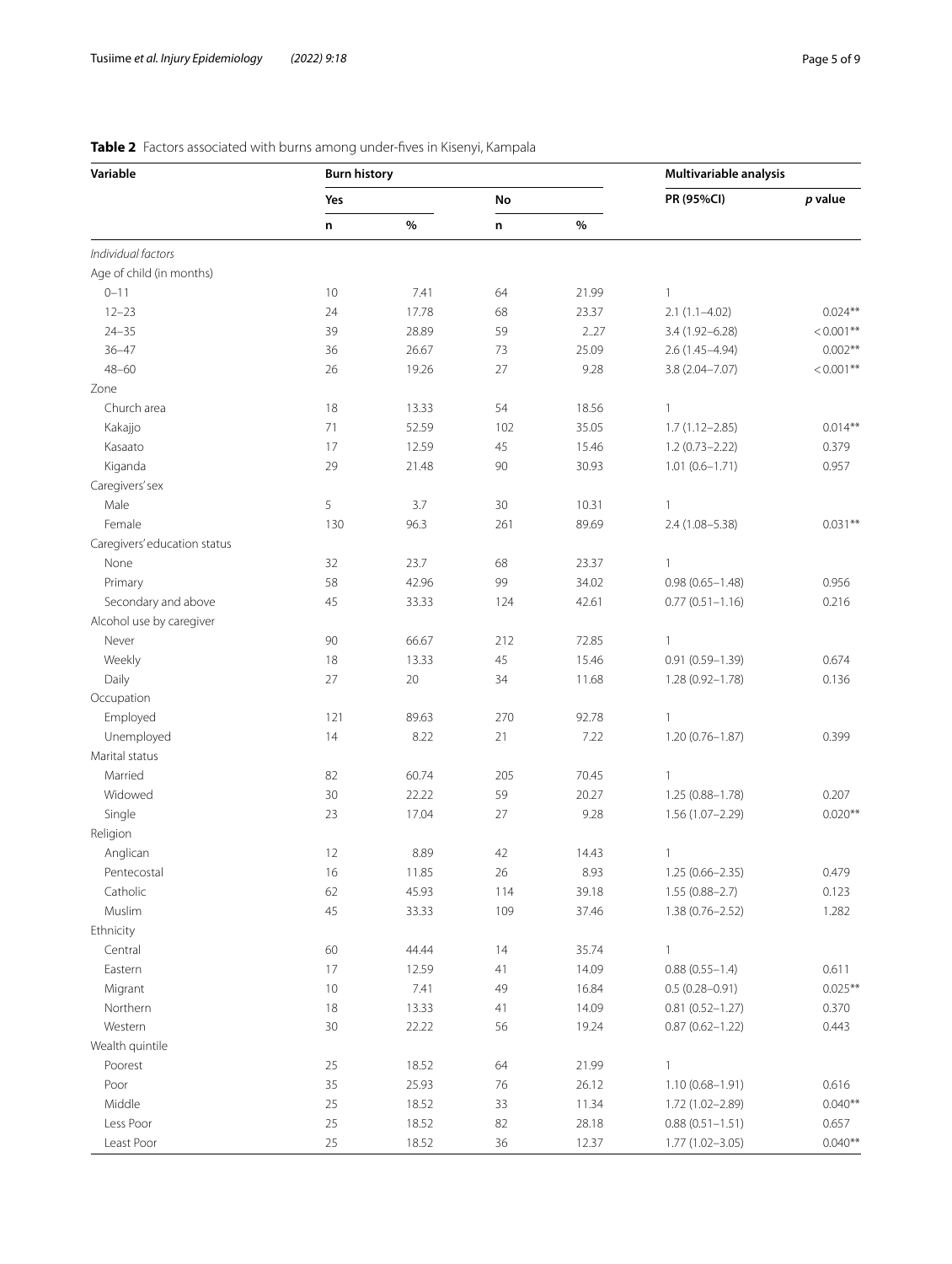#### **Table 2** (continued)

| Variable                         | <b>Burn history</b> |       |     |       | Multivariable analysis |           |
|----------------------------------|---------------------|-------|-----|-------|------------------------|-----------|
|                                  | Yes                 |       | No  |       | PR (95%CI)             | p value   |
|                                  | n                   | $\%$  | n   | $\%$  |                        |           |
| Environmental factors            |                     |       |     |       |                        |           |
| Location of cooking area         |                     |       |     |       |                        |           |
| In house                         | 44                  | 32.59 | 130 | 44.67 | $\mathbf{1}$           |           |
| In separate building             | 6                   | 4.44  | 12  | 4.12  | $1.50(0.76 - 3.11)$    | 0.223     |
| Outdoors                         | 85                  | 62.96 | 149 | 51.2  | 1.36 (0.98-1.88)       | 0.065     |
| Overcrowding                     |                     |       |     |       |                        |           |
| No                               | 34                  | 25.19 | 93  | 31.96 |                        |           |
| Yes                              | 101                 | 74.81 | 198 | 68.04 | $1.18(0.86 - 1.62)$    | 0.291     |
| Cooking area accessible to child |                     |       |     |       |                        |           |
| No                               | 8                   | 5.93  | 30  | 1.31  | 1                      |           |
| Yes                              | 127                 | 94.07 | 261 | 89.69 | $1.67(0.98 - 2.83)$    | 0.058     |
| Open fire used for cooking       |                     |       |     |       |                        |           |
| No                               | 70                  | 51.85 | 134 | 46.05 |                        |           |
| Yes                              | 665                 | 48.15 | 157 | 53.95 | $0.76(0.57 - 1.01)$    | 0.062     |
| Kitchen separate from other room |                     |       |     |       |                        |           |
| No                               | 111                 | 82.22 | 217 | 74.57 | 1                      |           |
| Yes                              | 24                  | 17.78 | 74  | 25.43 | $0.75(0.49 - 1.15)$    | 0.197     |
| Flammables safely stored         |                     |       |     |       |                        |           |
| Yes                              | 52                  | 38.52 | 83  | 61.48 |                        |           |
| No                               | 93                  | 31.96 | 198 | 68.04 | $0.61(0.44 - 0.83)$    | $0.002**$ |

\*\*Statistically signifcant at p<0.05; adj.PR=adjusted prevalence ratio

The prevalence of childhood burns in this study was 32% which was inconsistent with earlier fndings which documented much lower prevalence of burns. Indeed, the prevalence of childhood burns in the other studies ranged from 5 to 11% in rural Ethiopia (Forjuoh et al. [1995a\)](#page-7-5), and 6% amongst Ghanaian children (Courtright et al. [1993](#page-7-6)). Given these studies were conducted more than a decade ago, and the rampant rural–urban migration could possibly explain why the prevalence of burns in our study could have more than doubled among under-fves (Forjuoh et al, [1995a](#page-7-5), [1995b\)](#page-7-7). It is also worth noting that most other community studies document incidence of burns or fre specifcally with study areas varying from home to health facilities (Kobusingye et al. [2001;](#page-8-11) Chen et al. [2007](#page-7-8); Mutto et al. [2011;](#page-8-12) Wong et al. [2014\)](#page-8-13) which is diferent from our study. Given that our study was conducted in a slum, the set up in such an environment could also proliferate occurrence of accidents including burns hence the high prevalence observed. Therefore, other studies to further explore the high prevalence of burns in slums in comparison with other settings are needed.

2Our study found the child's age was signifcantly associated with burns which was similar to results from other studies which mentioned that the likelihood of burns increased with age, and that children aged 2–4 years had the highest risk (Peck et al. [2008](#page-8-1); Flavin et al. [2006](#page-7-9); Shah et al. [2013](#page-8-14); Barnes and Moiloa [2004;](#page-7-10) Gali et al. [2004](#page-7-11); Ndiritu et al. [2006\)](#page-8-8).ch. Child health programmes could target use of demarcated play spaces for children living in slums, coupled with continued sensitisation of child caregivers on injury hazards. These measures can be done through existing health, nutrition and sanitation messages given at health care facilities, or by health partners working within slum communities.

Children whose caregivers were single were two times more likely to have burns as compared to those living with both parents. This finding is similar to other studies that mention that households with couples ofer more protection to children as it is linked with better supervisory practices (O'Connor et al. [2000;](#page-8-15) Khandarmaa et al. [2012](#page-7-12); Shah et al. [2013](#page-8-14); Edelman [2007;](#page-7-13) Tiikkaja et al. [2009](#page-8-16); Pearce et al. [2012](#page-8-17); Howe et al. [2012](#page-7-14)). This is linked to the fact that caregivers are usually the only adult supervising many children within the day in addition to other household chores. This is not only exhausting but leaves little or no room for appropriate childcare supervision. This situation often results in children spending the day unsupervised by the adult hence their increased exposure to numerous injuries including burns. Therefore, children living with more adults in a given household are likely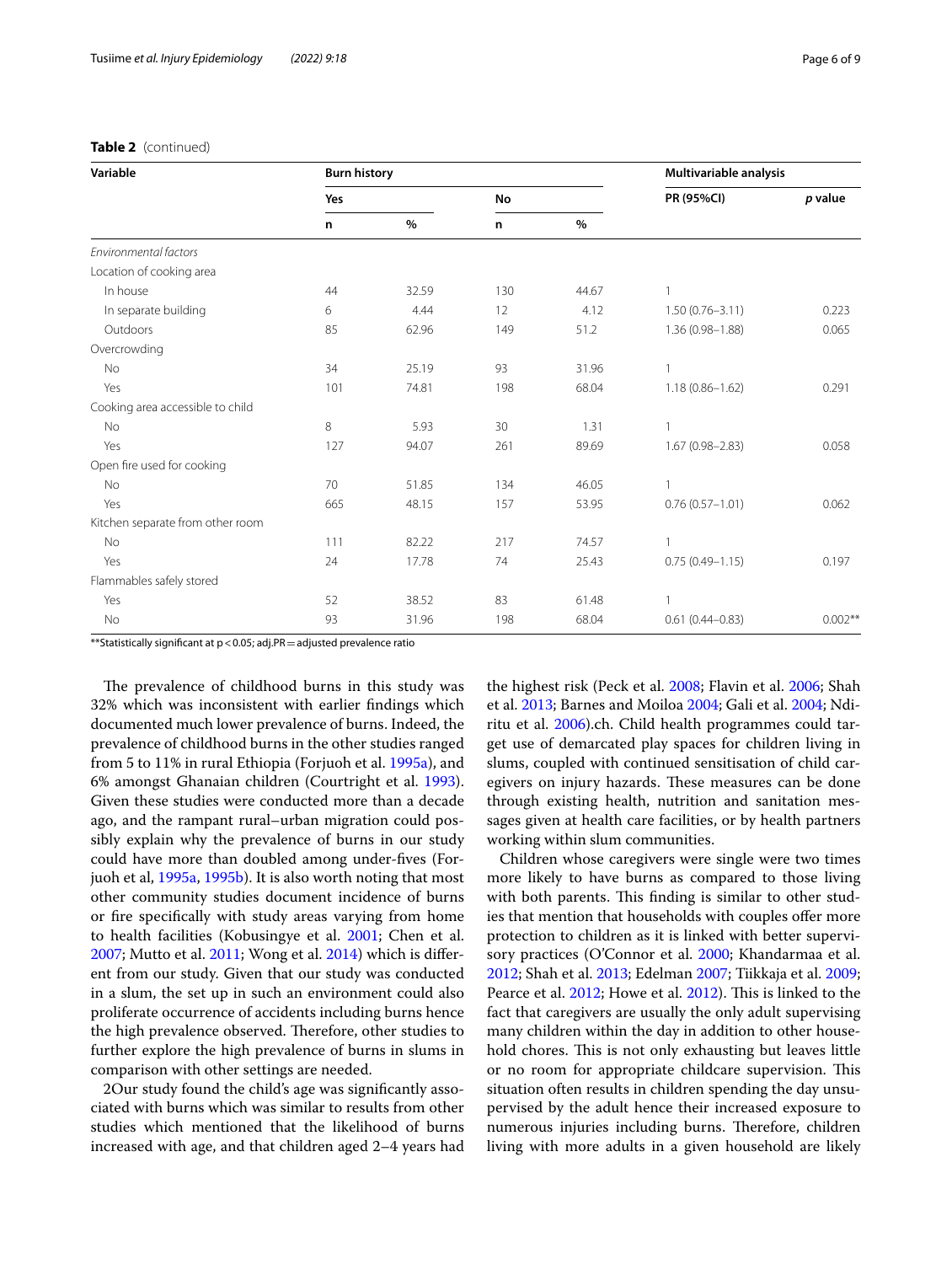to be better supervised and protected from burns than those with a single person.

Regarding socioeconomic status, fndings from our study showed that children from wealthier households were more likely to suffer burns as compared to those from poorest households which is contrary to many studies which found that children from informal settlements were at higher risk of injury (Butchart et al. [2000](#page-7-2); Bartlett [2002\)](#page-7-15). Unlike many studies conducted in African region which link ethnic minority groups and immigration status to increased risk of burns (Edelman [2007](#page-7-13); Vendrusculo et al. [2010](#page-8-7); Shah et al. [2013](#page-8-14); Kamal [2013](#page-7-16); Van Niekerk et al. [2006](#page-8-18)), in our study the risk of burns was significantly reduced for children of migrants. This fnding can be possibly linked to the fact that migrant families tend to settle in large numbers within a given household which offers increased adult supervision for children under 5 years hence the reduced burn risk. This could further add to evidence that adult supervision plays a signifcant role in reducing exposure to burn injuries among under-fves. However, more studies are needed to further explore the reduced risk of burns among children of migrants.

In our study, there was reduced burn injury risk signifcantly among under-fve children who resided in houses that were observed to have separate storage for fammables. Literature confrms the association between safe storage of fammables and burn injury likelihood (Forjuoh [2006;](#page-7-1) Mzezewa et al. [2000;](#page-8-9) Vilasco and Bondurand [1995](#page-8-19)) which is in line with our findings. This therefore implies that ease of access to fammable substances by children increases risk of burn injuries. However, it should be noted that due to the limited space in slums, areas dedicated solely for storage of fammables may be rare compared to other settings. Proper storage of fammable substances within households should therefore be pointed out during health education campaigns to caregivers and the general population to reduce the risk of child burns.

It is worth noting that there was no statistically signifcant diference in child burn injury risk among households which had a raised cooking place compared to those that lacked one. This finding was synonymous with a Ugandan study by Mutto et al. ([2011](#page-8-12)) which also found that use of a raised cooking place was not associated with burn incidence. Therefore, even as other studies (Outwater et al. [2013;](#page-8-5) Barnes and Moiloa [2004\)](#page-7-10) have found the use of a raised cooking place to reduce risk of burns in Kisenyi and other urban slum areas, this may not always be the case. It is logical that having a raised freplace which limits access of children to cooking would reduce the risk of burns. However, the lack of statistical signifcance between a raised cooking place and burns in our study could be an indication that these incidents could be happening beyond the cooking process. For example, children could get burns from hot water left on the foor following cooking it. Therefore, it is important to look at other factors that could lead to burns among children beyond the cooking place.

Management of burns given the strong belief in the efficacy of traditional remedies among the key informants. Many acknowledged wide use of home remedies by slum dwellers with the belief that these can reduce burn severity, alleviate pain and prevent infection. Some studies have discussed the pros and cons of using traditional remedies in burn treatment but these belief still exist worldwide (Kopp et al. [2003](#page-8-20); Karaoz [2020;](#page-7-17) Courtright et al.,  $1993$ ; Ameh,  $2002$ ). These beliefs and myths may need to be demystifed through community burn management education. Preventive measures specifc to this context could include: community sensitization drives for burn injury prevention targeting single mothers, stay home mothers, house helpers and covering issues such as child supervision, safe storage practices for consumables, proper frst aid and burn treatment, demystify myths and belief on burn management. These can be done by social workers and burn prevention professionals such as nurses with the aim of changing attitudes of people in regard to the importance of proper frst aid and immediate medical attention to burn victims especially children. The enforcement of building regulations of the Public Health Act (PHA) stipulate that "*Every dwelling shall be provided with sufficient and suitable accommodation for cooking, storing food to the satisfaction of the local authority*" (PHA, part VI, article 64). These regulations should be enforced by health inspectors, city planners and the landlords within the study area, with hefty fnes incurred by non-compliant households. Urban planners should be mobilized to create clear distinction between residential and commercial areas so as to reduce on potential burn injuries in slum areas. Demarcation and allocation of specifc cooking and storage spaces for basic residential dwellings is being recommended to physical planners of urban authorities which can lower the number of burn injury cases in the community. Support uptake of clean energy solutions such as solar appliances for cooking and lighting, subsidized cooking stoves for households living in slum areas.

A limitation of this study is that self-reporting among caregivers could have resulted in recall bias. Nevertheless, this bias was minimised by use of the observational checklist to monitor some burn hazards within the home. Given that this was a cross-sectional study, other study designs may be used in future research to establish causality with numerous burn risk factors. The use of both quantitative and qualitative methods in our study ofered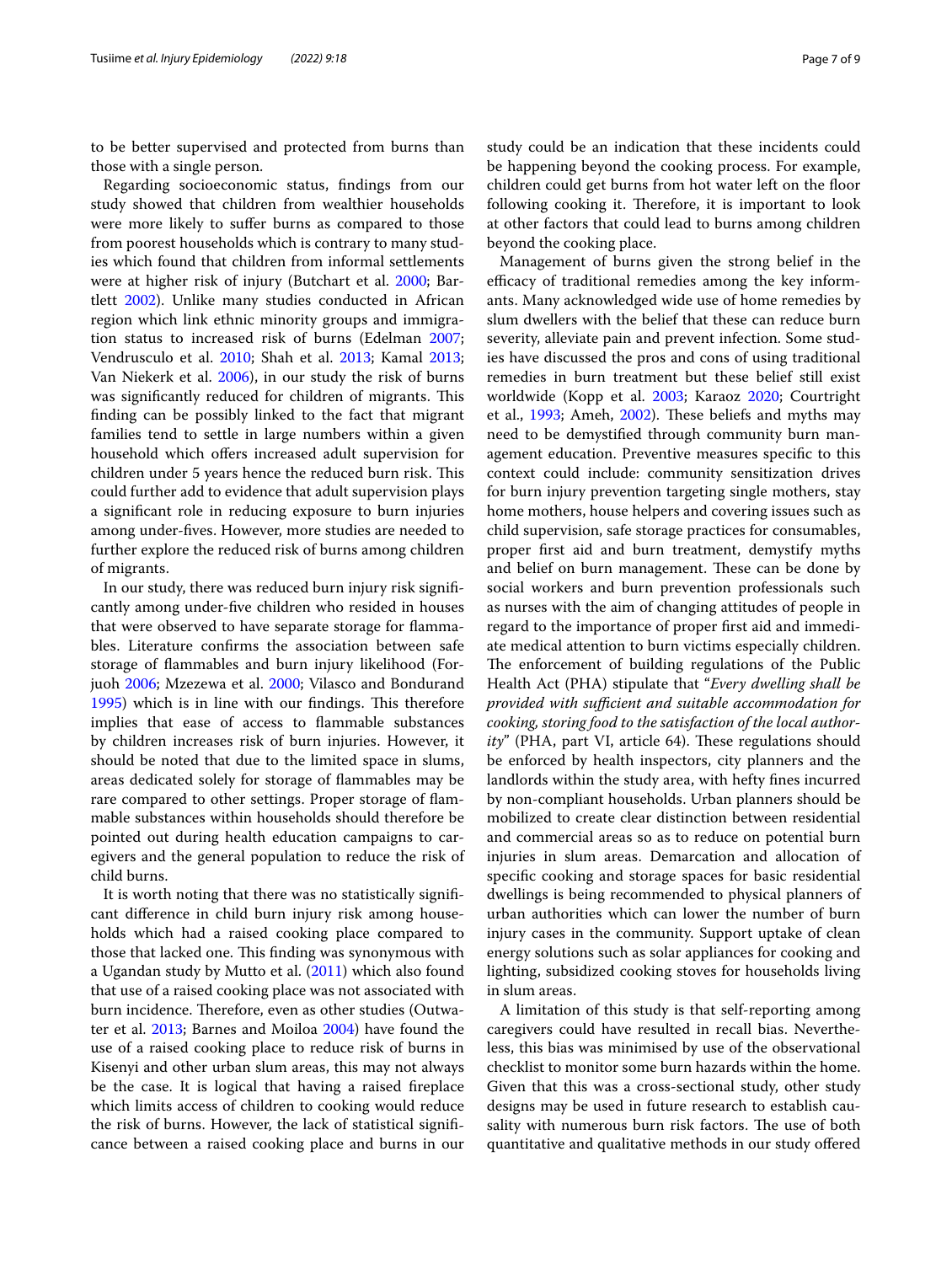increased scientifc rigour hence a strength. In addition, that fact that this cross-sectional study was conducted at household level gives a more accurate estimate of burn injury prevalence compared to existing hospital-based burn injury studies which tend to under-estimate burn prevalence.

#### **Conclusion**

This study revealed a high prevalence of burn injuries among under-fives in the urban slum setting. These injuries were signifcantly associated with: child factors such as age group, caregiver factors such as marital status, ethnicity, wealth quintile; and environmental factors such as storage method of fammables within the household. Interventions focusing on advocacy for appropriate modifcations within the household such as use of solar power, enactment and enforcement of bye-laws on use of unsafe energy sources such as candles,, open fres for cooking, and development of health education messaging on education about prevention and pre-hospital care of home burn injuries targeting caregivers of under-fves is recommended.

#### **Abbreviations**

OR: Odds ratios; PCA: Principal component analysis; PR: Prevalence ratios; PRR: Prevalence rate ratios; RTIs: Road traffic injuries.

#### **Acknowledgements**

The authors are grateful to the Research Assistants who helped in data collection and entry. Special thanks got to the Director, Public Health and the Environment at Kampala Capital City Authority for easing access and helping to create rapport with leaders and Community Health Workers in Kisenyi II parish in Kampala's Central Division.

#### **Author contributions**

Conceived and designed the study: MT, MM, DM, OK. Collected data: MT, FM. Analysed data: MT, FM. Contributed to tools and materials: MT, DM, MM. Wrote and approved the fnal manuscript: MT, DM, FM, MM, OK. All authors read and approved the fnal manuscript.

#### **Funding**

The study was funded by The Makerere University-Johns Hopkins University Chronic Consequences of Trauma, Injuries, and Disability across the Lifespan in Uganda Program, grant #D43TW009284 from the Fogarty International Center, U.S. NIH. The funders had no role in the whole study process, decision to publish, or manuscript preparation.

#### **Availability of data and materials**

Data is available from the corresponding author on reasonable request.

#### **Declarations**

#### **Ethics approval and consent to participate**

The study was approved by the Makerere University School of Public Health Higher Degrees, Research and Ethics Committee. Permission was also granted by the Director of Public Health at Kampala Capital City Authority, and Local Council 1 chairpersons of the zones in Kisenyi parish involved in the study. Written informed consent was obtained from the caregivers on behalf of the children before they participated in the study. All methods were carried out in accordance with the ethical standards as laid down in the 1964 Declaration of Helsinki and its later amendments or comparable ethical standards.

#### **Consent for publication**

Not applicable.

#### **Competing interests**

The authors declare that they have no competing interests.

#### **Author details**

<sup>1</sup> Department of Disease Control and Environmental Health, School of Public Health, Makerere University College of Health Sciences, Kampala, Uganda. 2 <sup>2</sup>Chronic Trauma, Injury and Disability Program (TRIAD), School of Public Health, Makerere University College of Health Sciences, Kampala, Uganda. 3 <sup>3</sup> Pincer Training and Research Institute, Kampala, Uganda.

## Received: 12 January 2022 Accepted: 31 May 2022<br>Published online: 10 June 2022

#### **References**

- <span id="page-7-18"></span>Ameh E. Burn statistics from Northern Nigeria. Paediatric Surgery Unit. 2002. Department of Paediatric Surgery, Ahmadu Bello University and Ahmadu Bello University Teaching Hospital.
- <span id="page-7-10"></span>Barnes B, Moiloa K. Domestic energy use, time activity patterns and risk of burns amongst children less than fve years of age in rural South Africa: short research report. Afr Saf Promot. 2004;2(2):28–34.
- <span id="page-7-4"></span>Barros AJ, Hirakata VN. Alternatives for logistic regression in cross-sectional studies: an empirical comparison of models that directly estimate the prevalence ratio. BMC Med Res Methodol. 2003;3:21.
- <span id="page-7-15"></span>Bartlett SN. The problem of children's injuries in low-income countries: a review. Health Policy Plan. 2002;17(1):1–13.
- <span id="page-7-2"></span>Butchart A, Kruger J, Lekoba R. Perceptions of injury causes and solutions in a Johannesburg township: implications for prevention. Soc Sci Med. 2000;50(3):331–44.
- <span id="page-7-8"></span>Chen G, Smith GA, Ranbom L, Sinclair SA, Xiang H. Incidence and pattern of burn injuries among children with disabilities. J Trauma. 2007;62(3):682–6.
- <span id="page-7-0"></span>Collier ZJ, Naidu P, Choi KJ, Pham CH, Potokar T, Gillenwater J. ., et al. 83 Burn Injuries in Sub-Saharan Africa: A Global Burden of Disease Study. Journal of Burn Care & Research 42. Supplement\_1 (2021): S57-S58.
- <span id="page-7-6"></span>Courtright P, Haile D, Kohls E. The epidemiology of burns in rural Ethiopia. J Epidemiol Community Health. 1993;47(1):19–22.
- <span id="page-7-13"></span>Edelman LS. Social and economic factors associated with the risk of burn injury. Burns. 2007;33(8):958–65.
- <span id="page-7-9"></span>Flavin MP, Dostaler SM, Simpson K, Brison RJ, Pickett W. Stages of development and injury patterns in the early years: a population-based analysis. BMC Public Health. 2006;6:187.
- <span id="page-7-1"></span>Forjuoh SN. Burns in low- and middle-income countries: a review of available literature on descriptive epidemiology, risk factors, treatment, and prevention. Burns. 2006;32(5):529–37.
- <span id="page-7-5"></span>Forjuoh SN, Keyl PM, Diener-West M, Smith GS, Guyer B. Prevalence and age-specifc incidence of burns in Ghanaian children. J Trop Pediatr. 1995a;41(5):273–7.
- <span id="page-7-7"></span>Forjuoh SN, Guyer B, Strobino DM, Keyl PM, Diener-West M, Smith GS. Risk factors for childhood burns: a case-control study of Ghanaian children. J Epidemiol Community Health. 1995b;49(2):189–93.
- <span id="page-7-11"></span>Gali BM, Madziga AG, Naaya HU. Epidemiology of childhood burns in Maiduguri north-eastern Nigeria. Niger J Med. 2004;13(2):144–7.
- <span id="page-7-14"></span>Howe LD, Galobardes B, Matijasevich A, Gordon D, Johnston D, Onwujekwe O, et al. Measuring socio-economic position for epidemiological studies in low- and middle-income countries: a methods of measurement in epidemiology paper. Int J Epidemiol. 2012;41(3):871–86.
- <span id="page-7-16"></span>Kamal NN. Home unintentional non-fatal injury among children under 5 years of age in a rural area, El Minia Governorate. Egypt J Community Health. 2013;38(5):873–9.
- <span id="page-7-17"></span>Karaoz B. First-aid home treatment of burns among children and some implications at Milas. Turkey Journal of Emergency Nursing. 2020;36:111–4.
- <span id="page-7-12"></span>Khandarmaa TO, Harun-Or-Rashid M, Sakamoto J. Risk factors of burns among children in Mongolia. Burns. 2012;38(5):751–7.
- <span id="page-7-3"></span>Kiguli S, Mutto M, Mukanga OD. Unintentional home injuries among children under fve years in a slum area of Kampala, Uganda: Prevalence and risk factors. East and Central African Journal of Surgery. 2005;10(01):21–5.